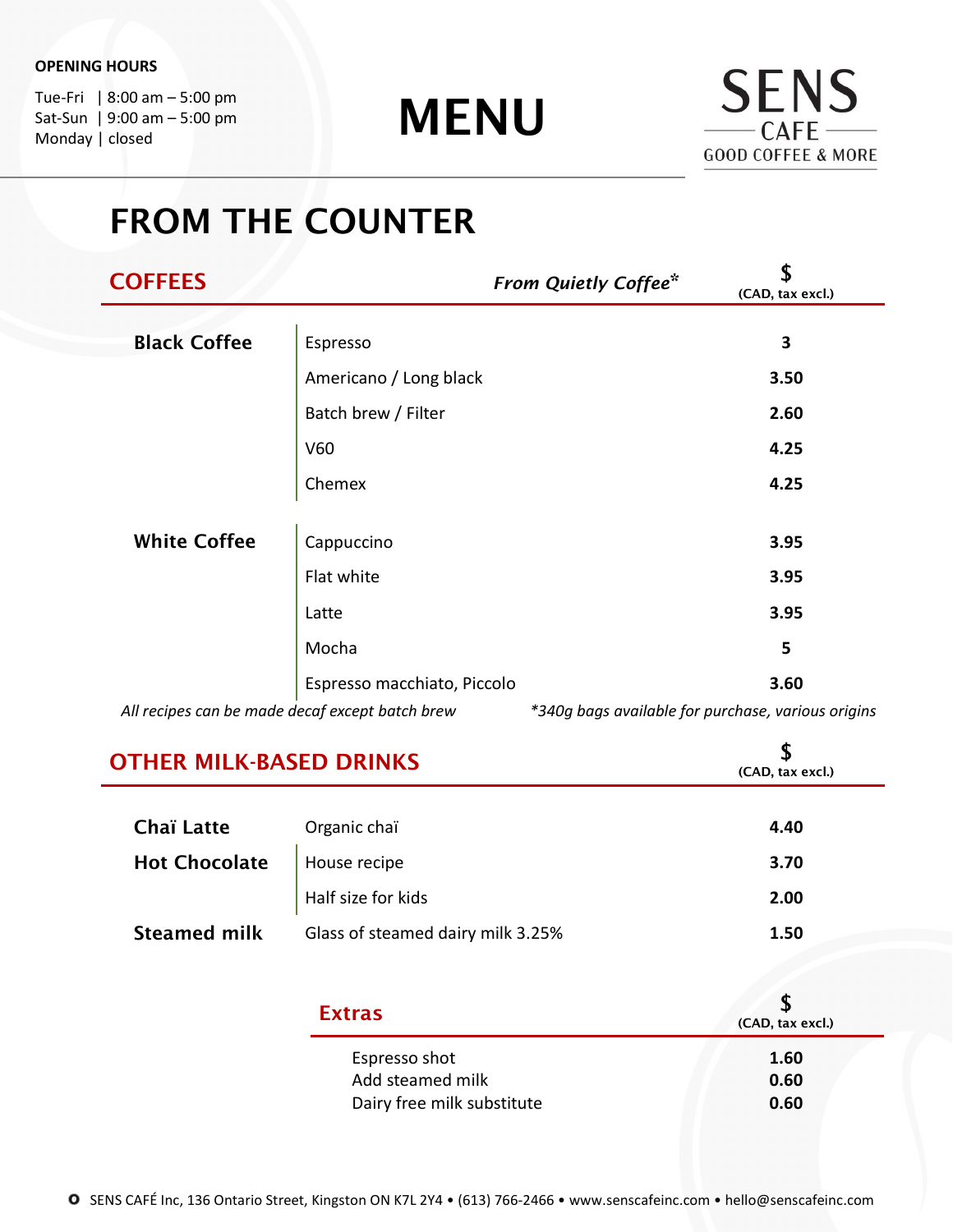Tue-Fri | 8:00 am – 5:00 pm Sat-Sun | 9:00 am – 5:00 pm Monday | closed

MENU



# FROM THE COUNTER

| <b>LOOSE-LEAF TEAS</b> | From Cha Cha Tea <sup>*</sup>               | (CAD, tax excl.) |
|------------------------|---------------------------------------------|------------------|
| <b>Black tea</b>       | Earl Grey                                   | 3.10             |
|                        | English Breakfast                           | 3.10             |
| <b>Green tea</b>       | Sencha                                      | 3.70             |
|                        | Jasmine                                     | 3.10             |
| <b>Rooibos</b>         | Caffeine free - ask your barista for flavor | 3.10             |
| <b>Herbal</b>          | Caffeine free - ask your barista for flavor | 3.70             |
|                        |                                             |                  |

\*100g bags of above teas available for purchase

| <b>ICED DRINKS</b>               |                                  | \$<br>(CAD, tax excl.) |
|----------------------------------|----------------------------------|------------------------|
| <b>Iced coffees</b>              | Iced Americano                   | 3.70                   |
|                                  | Iced latte                       | 4.15                   |
|                                  | Espresso + tonic                 | 6.20                   |
|                                  | Chemex on ice, V60 on ice        | 4.45                   |
| <b>Iced Chaï Latte</b>           | Organic chaï latte on ice        | 4.60                   |
| <b>WATER, JUICES &amp; SODAS</b> |                                  | S<br>(CAD, tax excl.)  |
| Water                            | Sparkling                        | 2.20                   |
| Soda                             | Fever Tree, Indian Premium Tonic | 3.50                   |
| <b>Fruit juices</b>              | Black River, various flavors     | 3.40                   |
|                                  | <b>Extras</b>                    | (CAD, tax excl.)       |
|                                  | Espresso shot                    | 1.60                   |
|                                  | Add steamed milk                 | 0.60<br>0.60           |
|                                  | Dairy free milk substitute       |                        |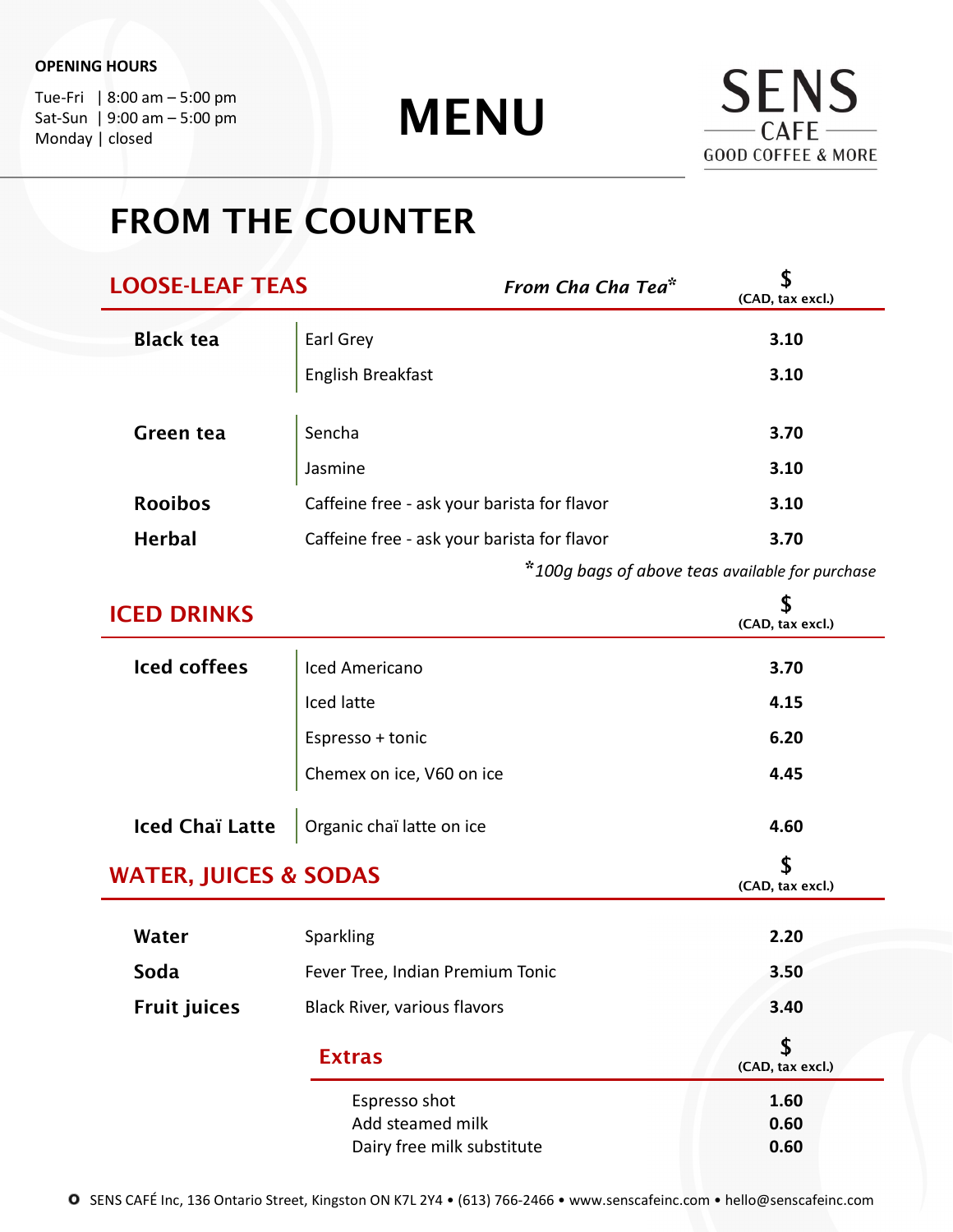Tue-Fri | 8:00 am – 5:00 pm Sat-Sun | 9:00 am – 5:00 pm Monday | closed

MENU



# FROM THE KITCHEN

(served all day, while quantities last)

| <b>SWEETS</b>                                                                                                                                            |                                                                                                                                                                                                                                                                                                    | \$<br>(CAD, tax excl.)  |
|----------------------------------------------------------------------------------------------------------------------------------------------------------|----------------------------------------------------------------------------------------------------------------------------------------------------------------------------------------------------------------------------------------------------------------------------------------------------|-------------------------|
| <b>Cookies</b>                                                                                                                                           |                                                                                                                                                                                                                                                                                                    | 3                       |
| Muffins & ©                                                                                                                                              | Vegan + Gluten free, with corn flour + GF flour                                                                                                                                                                                                                                                    | 3.50                    |
| Oat bars                                                                                                                                                 |                                                                                                                                                                                                                                                                                                    | 3                       |
| <b>Sweet bread</b>                                                                                                                                       |                                                                                                                                                                                                                                                                                                    | 2.50                    |
| <b>Scones</b>                                                                                                                                            |                                                                                                                                                                                                                                                                                                    | $\overline{\mathbf{4}}$ |
| <b>Eclairs</b><br><b>SENS Classique Eclair</b><br>chocolate pieces<br><b>Raspberry Lemon Eclair</b><br>Almond / Fresh raspberry<br><b>Praline Eclair</b> | Recipes change regularly - check our specials<br>Dark chocolate glaze / Vanilla bean crème patissière filling / Gold<br>Lemon curd, raspberry confit / White chocolate glaze / Toasted<br>Salty caramelized white chocolate, pecan ganache filling / White<br>chocolate glaze / Pink pecan praline | 5.50                    |
| <b>Entremets</b>                                                                                                                                         | Check available recipes in our display                                                                                                                                                                                                                                                             | 5                       |
| Crème Brulée, Lemon curd                                                                                                                                 |                                                                                                                                                                                                                                                                                                    | 3.50                    |
| <b>Parfait</b>                                                                                                                                           |                                                                                                                                                                                                                                                                                                    | 4.50                    |
|                                                                                                                                                          | Honey almond granola / Vanilla yogurt / Fruit compote                                                                                                                                                                                                                                              |                         |

O SENS CAFÉ Inc, 136 Ontario Street, Kingston ON K7L 2Y4 • (613) 766-2466 • www.senscafeinc.com • hello@senscafeinc.com

Gluten free Nut free V Vegetarian V Vegan